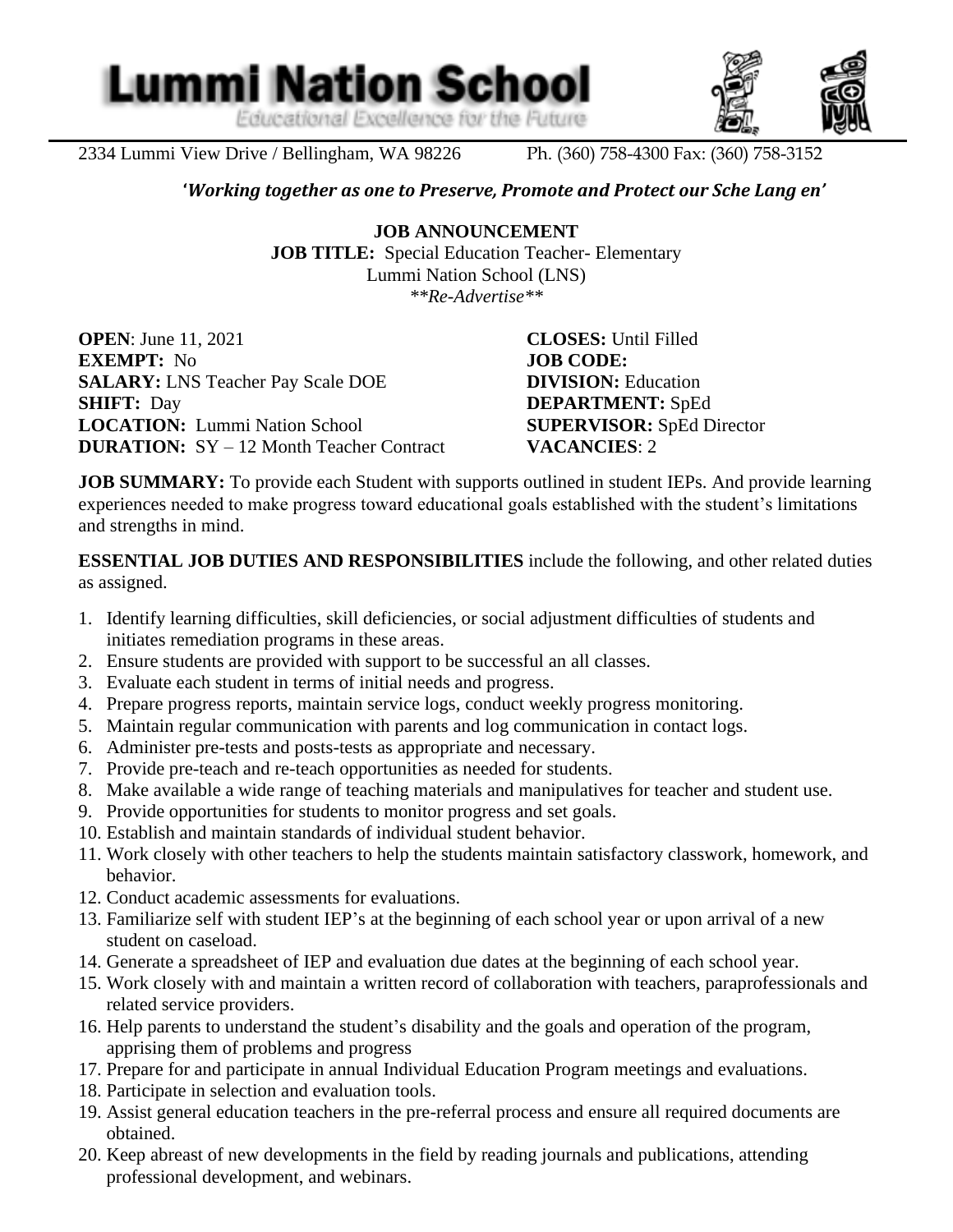- 21. Employee shall perform his or her employment duties which include implementation of the approved curriculum. Attend at all school-sponsored family nights, parent-teacher conferences, and in-service and professional development programs sponsored by the Lummi Education Department.
- 22. Maintain service logs for services as outlined in student IEP's

## **MINIMUM QUALIFICATIONS:**

- BA Degree or Higher
- Valid K-8 Washington State Teaching Certificate.
- Washington State Special Education Endorsement *-Preferred*
- Must possess a valid Washington State Driver's license and meet eligibility requirements for tribal insurance.
- Lummi/Native American/Veteran preference policy applies.

## **KNOWLEDGE, ABILITIES AND SKILLS:**

- Experience and knowledge of implementation of successful behavior management programs
- Experience working with students with behavior disabilities.
- Experience working with Native American Youth and/or diverse backgrounds preferred.
- Previous work experience with elementary students preferred.
- Ability to maintain confidentiality of records and information.
- Ability to maintain strict confidentiality

## **REQUIREMENTS:**

- Must pass pre-employment and random drug and alcohol test to be eligible for and maintain employment, as required by the LIBC Drug & Alcohol Free Workplace Policy.
- This position requires regular contact with or Control over Indian Children and is therefore subject to an extensive Criminal Background Check and CAMIS Check with Washington State Patrol and Federal Bureau of investigation Fingerprint Clearance.
- Must follow LIBC #501 Rules of conduct that will protect the interests and safety of all employees Demonstrated ability to work with Native American students.
- Proof of U.S. Citizenship.
- Must be able to adhere to strict attendance expectations of the Lummi Nation School.
- Obtain a CPR, First Aid and Mandatory Reporting certification and participate in annual CPR/First Aid Training.
- Must be fully vaccinated for COVID-19 including two (2) doses of a 2-dose series, or one (1) dose of a 1-dose series, plus 14 days beyond the final dose prior to the start date.

## **TERMS OF EMPLOYMENT:**

- All elements of this job description apply.
- Academic School Year (12 Month Teacher Contract)
- Salary depends on LNS Teacher Pay Scale.
- 90 Day Probationary Evaluation Period Applies.

## **EVALUATION**

• Performance of this job will be evaluated in accordance with provisions of policy on Evaluation of Professional Personnel.

# **TO APPLY:**

To obtain a Lummi Indian Business Council (LIBC) application go to: [https://www.lummi](https://www.lummi-nsn.gov/widgets/JobsNow.php)[nsn.gov/widgets/JobsNow.php](https://www.lummi-nsn.gov/widgets/JobsNow.php) or request by e-mail [libchr@lummi-nsn.gov](mailto:libchr@lummi-nsn.gov) For more information contact the HR front desk (360) 312-2023. Submit LIBC application, cover letter, resume & reference letters no later than 4:30 p.m. on the closing date listed above. If listing degrees or certifications include copies.